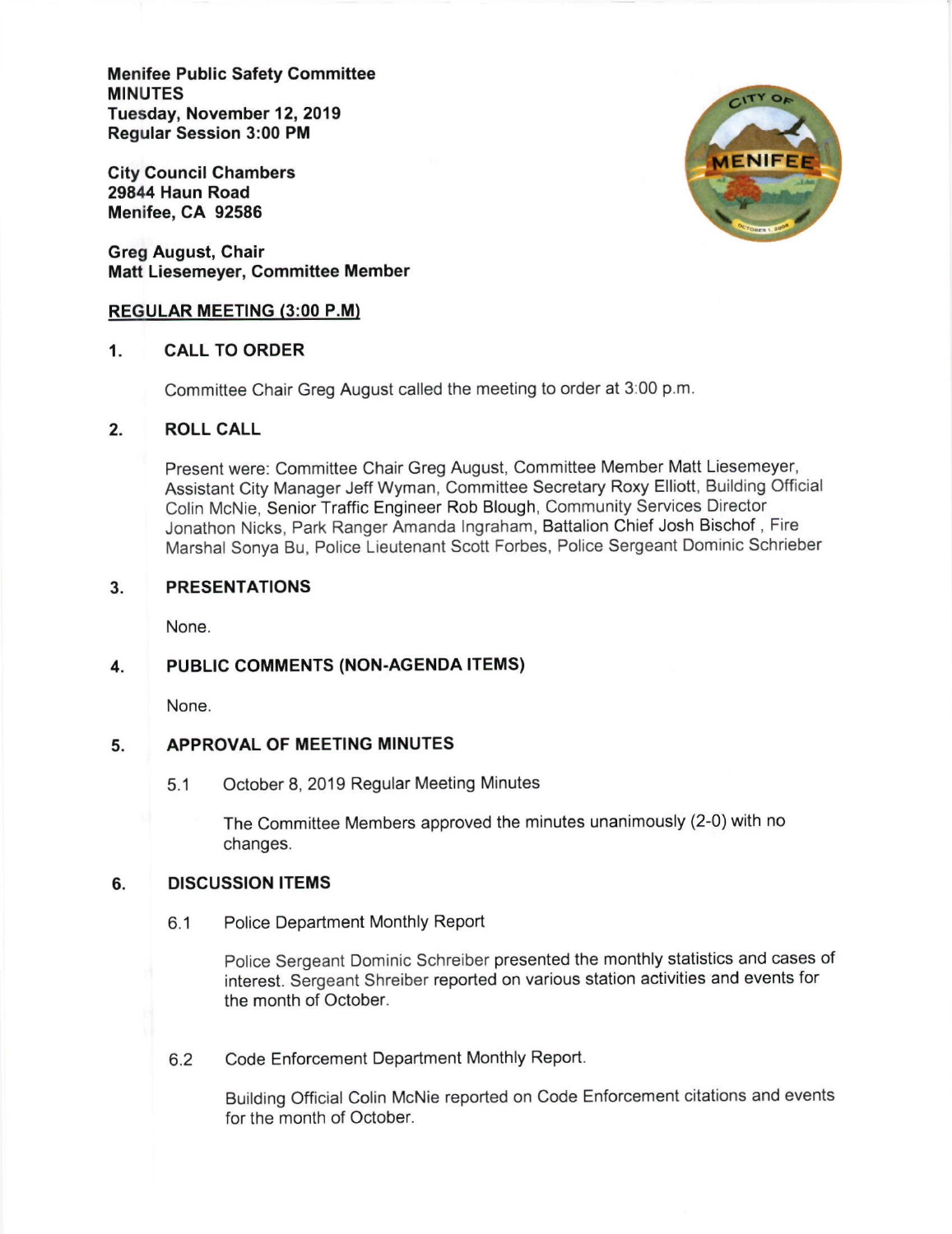Public Safety Committee Regular Meeting Minutes Tuesday, November 12, 2019 Page 2 of 3

> Committee Member Matt Liesemeyer asked for an update on the fines for illegal dumping. Mr. McNie responded an ordinance would be going to City Council.

> Committee Chair Greg August asked about an incident involving a home that was hoarding. Mr. McNie elaborated on the call and reported that animal control was called due to the number of cats contained in the home.

Mr. Liesemeyer inquired about the Code Enforcement process for vehicles parked over 72 hours. Mr. McNie elaborated on Code Enforcement processes

6.3 Fire Department Monthly Report

Battalion Chief Josh Bischof provided the monthly report and significant incidents for the month of October.

Fire Marshal Sonya Bu presented the Fire Marshal report and inspections for the month of October.

- 6.4 Animal Control Monthly Report
	- . Animal Control Services- Animal Friends of the Valley

No representatives from Animal Control were present.

. Animal Sheltering Services- County of Riverside

No representatives from the Animal Sheltering Services were present.

Public Works/ Engineering Monthly Report 6.5

> Senior Traffic Engineer Rob Blough provided the monthly report for the month of October.

> Mr. Liesemeyer inquired about the costs for the Scott Road widening. Mr. Blough responded the cost was still being researched.

6.6 Community Services Park Ranger Monthly Report

> Park Ranger Amanda lngraham provided the monthly report for the month of October and reported on the Holland and Haun tunnel clean up.

Assistant City Manager Jeff Wyman inquired about a contact for Animal Control.

Community Services Director Jonathon Nicks reported on misuse of a Menifee park and a member of the community who was no longer allowed to participate in park use.

6.7 School Districts Monthly Report